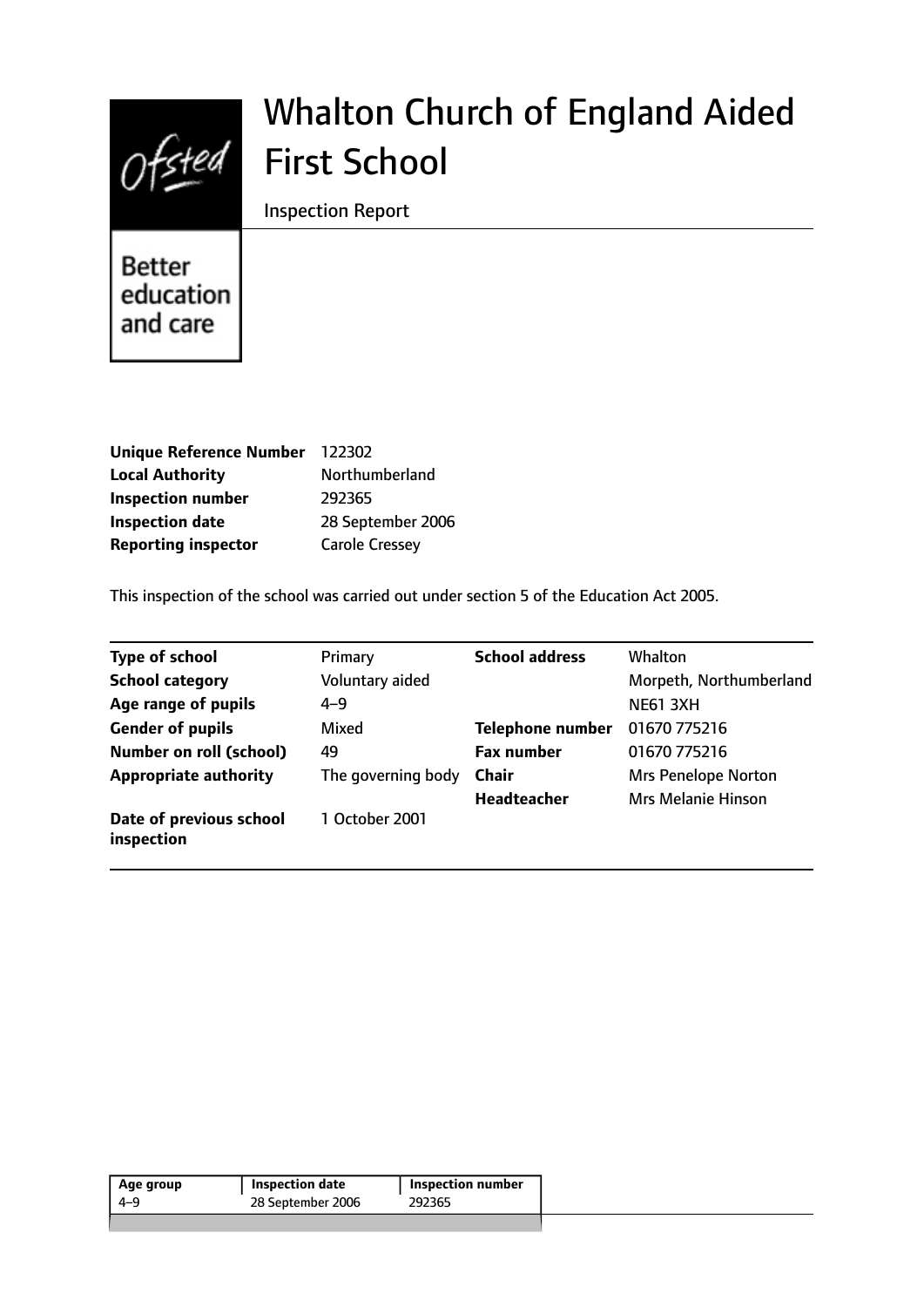© Crown copyright 2006

Website: www.ofsted.gov.uk

This document may be reproduced in whole or in part for non-commercial educational purposes, provided that the information quoted is reproduced without adaptation and the source and date of publication are stated.

Further copies of this report are obtainable from the school. Under the Education Act 2005, the school must provide a copy of this report free of charge to certain categories of people. A charge not exceeding the full cost of reproduction may be made for any other copies supplied.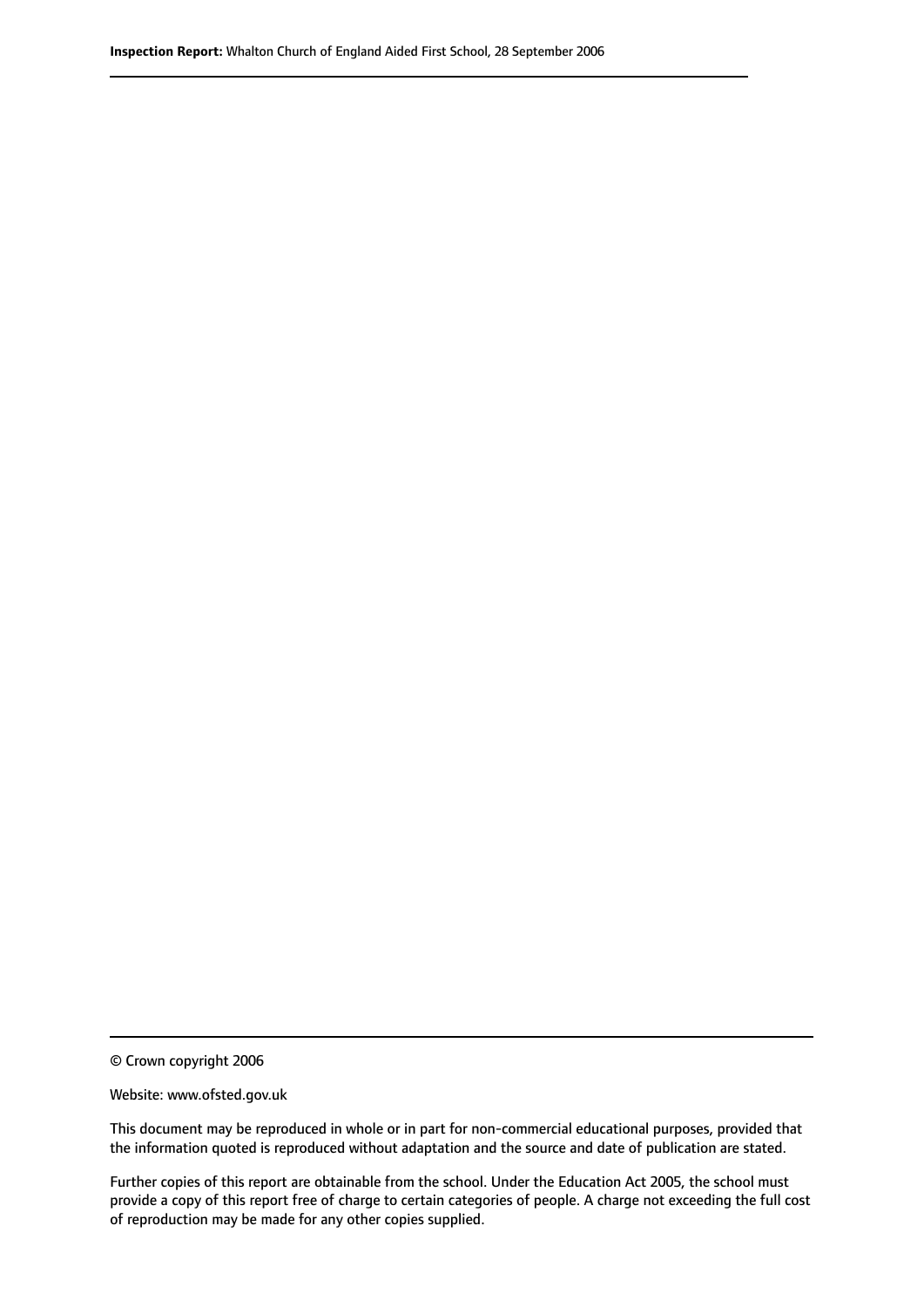# **Introduction**

The inspection was carried out by one Additional Inspector.

## **Description of the school**

This very small Church of England school is set in the rural village of Whalton. Most children come from White British backgrounds with a very small number from other faiths and backgrounds that have English as an additional language. Most of the pupils are from Whalton but a few travel in from neighbouring villages. The proportion of pupils who are entitled to free school meals is below average as is the percentage with learning difficulties and/or disabilities. The school is part of a confederation of three schools and the headteacher of Whalton School is also head of one of the other two.

The school provides a breakfast club.

## **Key for inspection grades**

| Grade 1 | Outstanding  |
|---------|--------------|
| Grade 2 | Good         |
| Grade 3 | Satisfactory |
| Grade 4 | Inadequate   |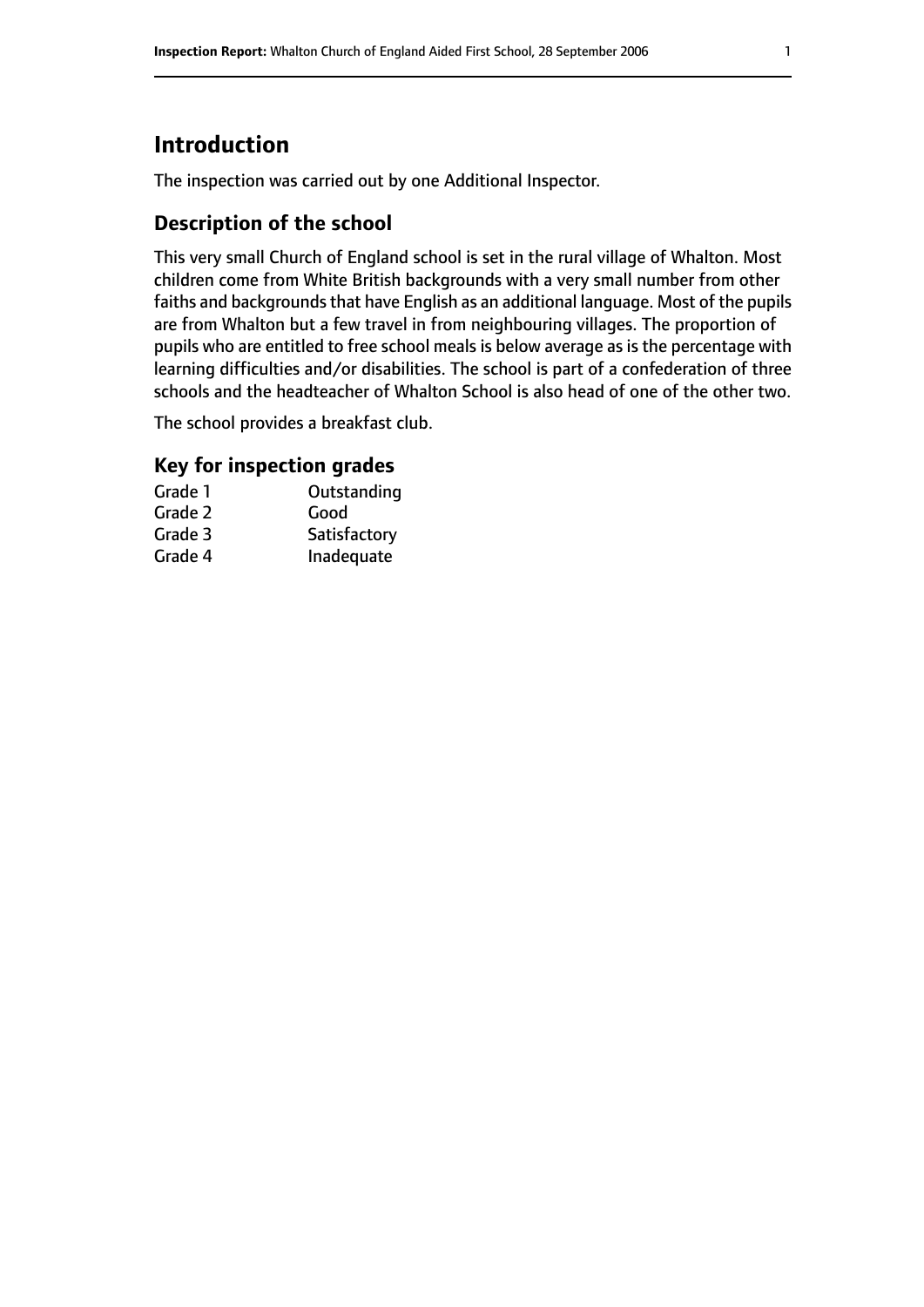# **Overall effectiveness of the school**

#### **Grade: 1**

Whalton is an outstanding school. To echo the remarks of one parent 'it is a school of the highest calibre'. Although its own evaluation makes a cautious judgement about the school's overall effectiveness, it has a very accurate insight into the high quality and impact of its provision. The caring Christian ethos of the school is central to its determination to provide the best education it can, despite the limitations of a very small early Victorian building.

Children enter the Reception class with standards which are broadly average. They achieve well throughout the school and leave in Year 4 with academic standards and their personal and social development consistently and significantly above those expected for their ages. The school's success is due to the vision and determination of the headteacher to preserve all that is excellent in this small village school, while at the same time eliminating the drawbacks such schools have in providing a curriculum which equips pupils well for the challenges of the future. Her success in becoming the headteacher of both Whalton and a school in a neighbouring village has freed up valuable finances, staffing, resources, skills and expertise and allowed these small schools to have a viable future.

The school is exceptionally caring and has high aspirations for all its pupils. The quality of the teaching and the curriculum are outstanding. The excellent governing body has appointed teachers who ably meet the schools very high professional standards. As a result, learning in this school, including in the Foundation Stage, is both exciting and challenging. Work in lessons is exceptionally well matched to the different abilities and ages in each class. Assessment and recording systems provide a detailed picture of attainment and progress. Parents are very supportive of their children's education and most appreciate the information they receive about their learning and progress. However, a small minority would like to receive more information about their children's learning.

All activities, whether they are in lessons at break time or after school, develop pupils' love of learning and an understanding of how they can stay healthy, keep themselves and others safe and become responsible members of their school and local community. The school has responded well to the issues from the previous inspection, gives excellent value for money and is exceptionally well placed to continue to be very successful.

## **What the school should do to improve further**

There are no areas to improve.

# **Achievement and standards**

#### **Grade: 1**

The pupils attain standards which are significantly higher than average. Very effective and consistently high quality teaching ensures that all pupils achieve well. Pupils in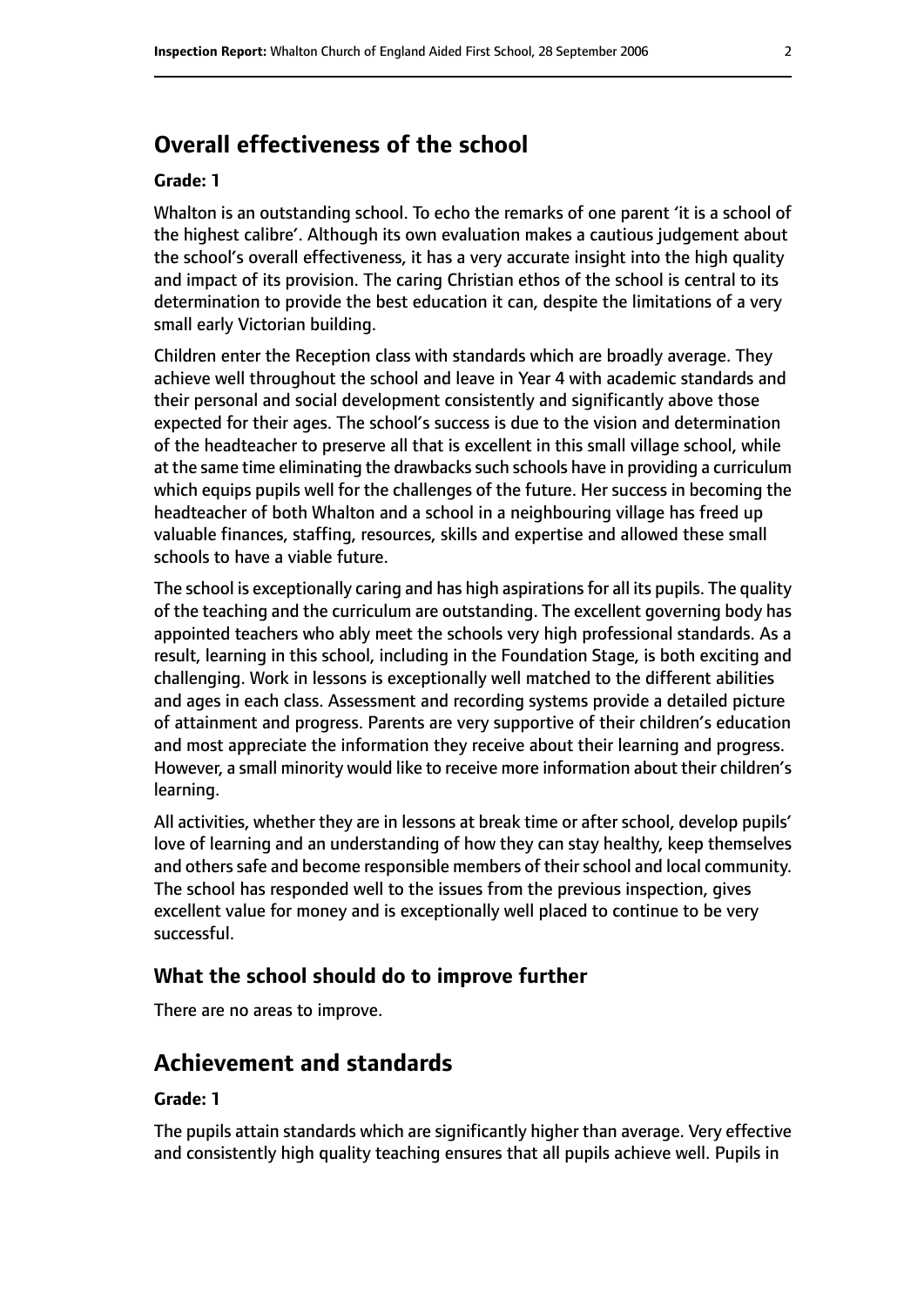Whalton School are on average one whole year ahead of pupils nationally. The latest national test results indicate that standards are even higher than in previous years.

Children join the Reception class with levels of attainment which are broadly average. They make good progress and by the time they move into Year 1 the majority are reaching and some exceeding the learning goals expected for their ages. This good start is continued in Years 1 and 2 and, at the age of seven, standards are significantly above those seen nationally in reading, writing, mathematics and science. Almost all pupils reach the expected level for their ages and over half exceed them and reach the higher levels. Pupils with learning difficulties and/or disabilities achieve very well and often reach the levels expected nationally for their ages. Girls and boys do equally well. The very few pupils with English as an additional language make rapid progress and quickly catch up with their classmates. In Years 3 and 4, pupils continue to make very good progress and the school's own rigorous assessments and tests indicate that high standards are maintained. When pupils leave the school at the age of nine, the majority are working at a level well beyond that expected for their ages.

## **Personal development and well-being**

#### **Grade: 1**

Pupils' personal development, including their spiritual, moral, social and cultural development, is outstanding. Pupils of all ages enjoy coming to school and attendance is above average. All pupils are keen to do well and say that learning is fun and 'it's not too hard and it's not too easy'. Being polite, friendly, and well behaved is the order of the day in this very happy community. Pupils enjoy each others' company and get on well together in lessons, at lunchtime and in the playground. There is a very good understanding of bullying but like their parents, pupils are firm in their belief that there is no bullying in their school. Healthy snacks and lunches which the pupils say are 'tasty, healthy and yummy' and the well planned opportunities to take part in sport and exercise ensure that pupils are developing a good understanding of the importance of healthy lifestyles. Pupils are very proud of the school council, which they say 'helps to make the school a better place'. They have a very good knowledge of their own Christian faith and culture and are developing a respect and tolerance for other religions and ways of life.

## **Quality of provision**

## **Teaching and learning**

#### **Grade: 1**

Very effective and consistently high quality teaching ensures that all pupils, no matter what their backgrounds or abilities, achieve well. A significant strength of the teaching is the way staff rigorously assess pupils' work and progress. They use this knowledge to meticulously plan lessons which meet the needs of different ages and abilities in mixed age classes. Flexible grouping allows pupils who have complex learning needs to be taught in a lower age group and those who are gifted and talented can be found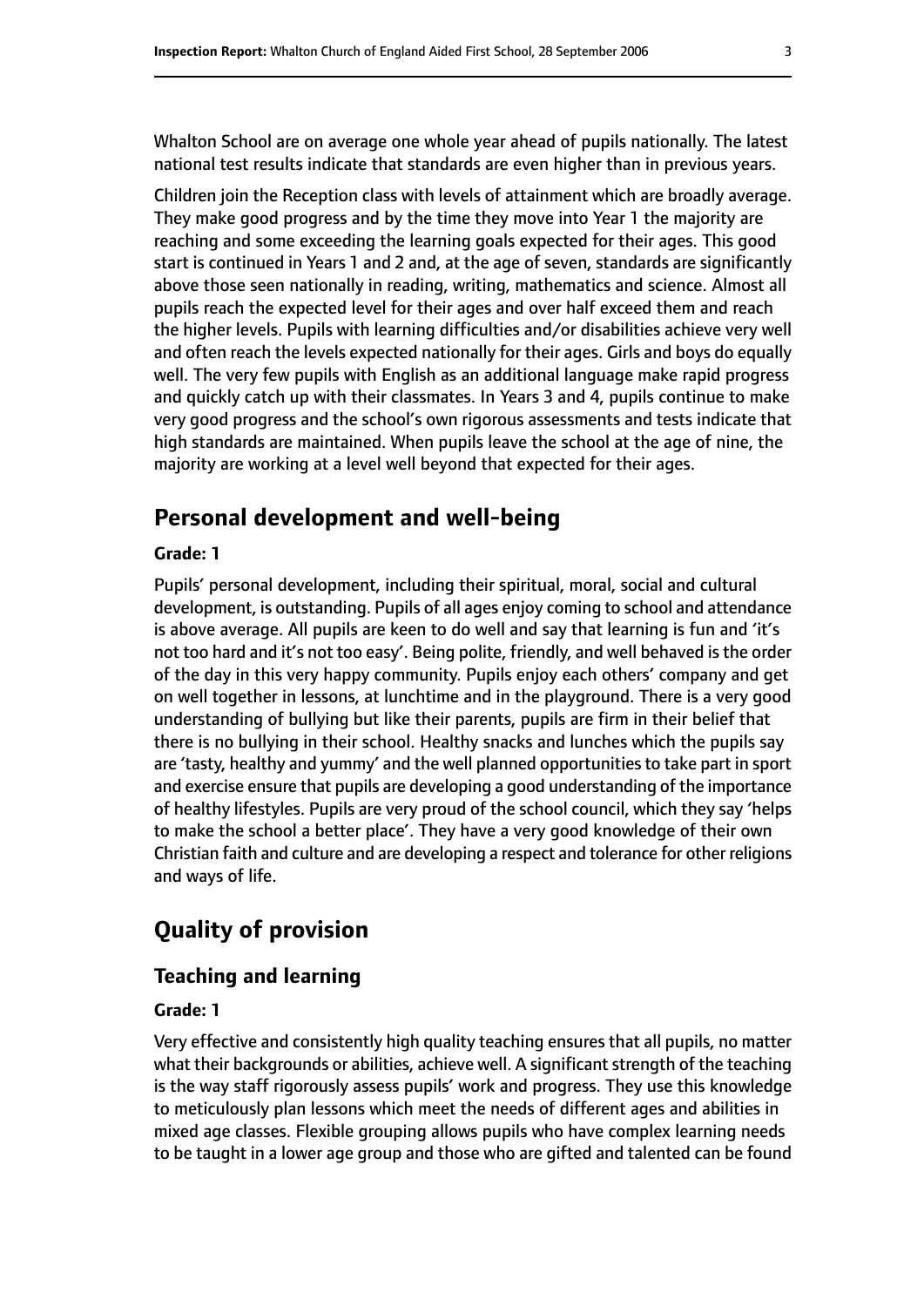working a full year ahead of their chronological age. This ensures that all pupils are challenged to achieve their potential. The use of practical high quality resources, different teaching styles, tasks and activities, maintains pupils' interest and helps them to be very successful learners. Teachers set clear challenging targets which pupils say help them to know how well they are doing and what needs to be done to reach the next level in their learning.

## **Curriculum and other activities**

#### **Grade: 1**

The curriculum is imaginatively planned to ensure that the small size of the school does not hinder pupils' learning. The decision to incorporate the Reception class into the community's pre-school has created a challenging, well resourced Foundation Stage. Parents are delighted their children can now benefit from a purpose-built and rich learning environment. The confederation of schools enables pupils to experience all that is on offer in a much larger urban school. Learning is enriched as pupils work alongside pupils from other schools on exciting history and art projects. After school clubs and sports events, well planned visits and visitors are all available to pupils because resources and costs can be shared. The school is even able to offer French to all its pupils adding a breadth to their learning, which they and their parents value. The very strong emphasis on developing pupils' literacy, numeracy and information and communication technology (ICT) skills along with an excellent programme of social and health education, provides the pupils with the necessary tools to develop personal safety, care and healthy living and prepares them well for life in the twenty first century.

## **Care, guidance and support**

#### **Grade: 1**

Pupils achieve well in their personal and academic development because of the excellent care the school provides for them. All adults working in the school, including the cook, caretaker and voluntary workers, contribute to the school's outstanding level of care, guidance and support for pupils. Highly effective procedures are used to safeguard pupils' welfare, health and safety. Pupils with learning difficulties and/or disabilities receive a very high level of care and support from experienced teaching assistants and as a result become confident and successful learners. Pupils say they feel very safe and well cared for in the school and know that teachers value their opinions and ideas. They appreciate the fact that all staff care enough to provide them with cups of warming hot chocolate, low fat of course, on cold and snowy winter mornings. The school has a breakfast club which cares for children before the start of morning school. Such actions are typical of a school that goes the extra mile in order to care for all its pupils. Teachers track each pupil's academic progress and set challenging targets to enable pupils to improve. Pupils put great store on their targets and are very clear about what they need to do to move on to the next level.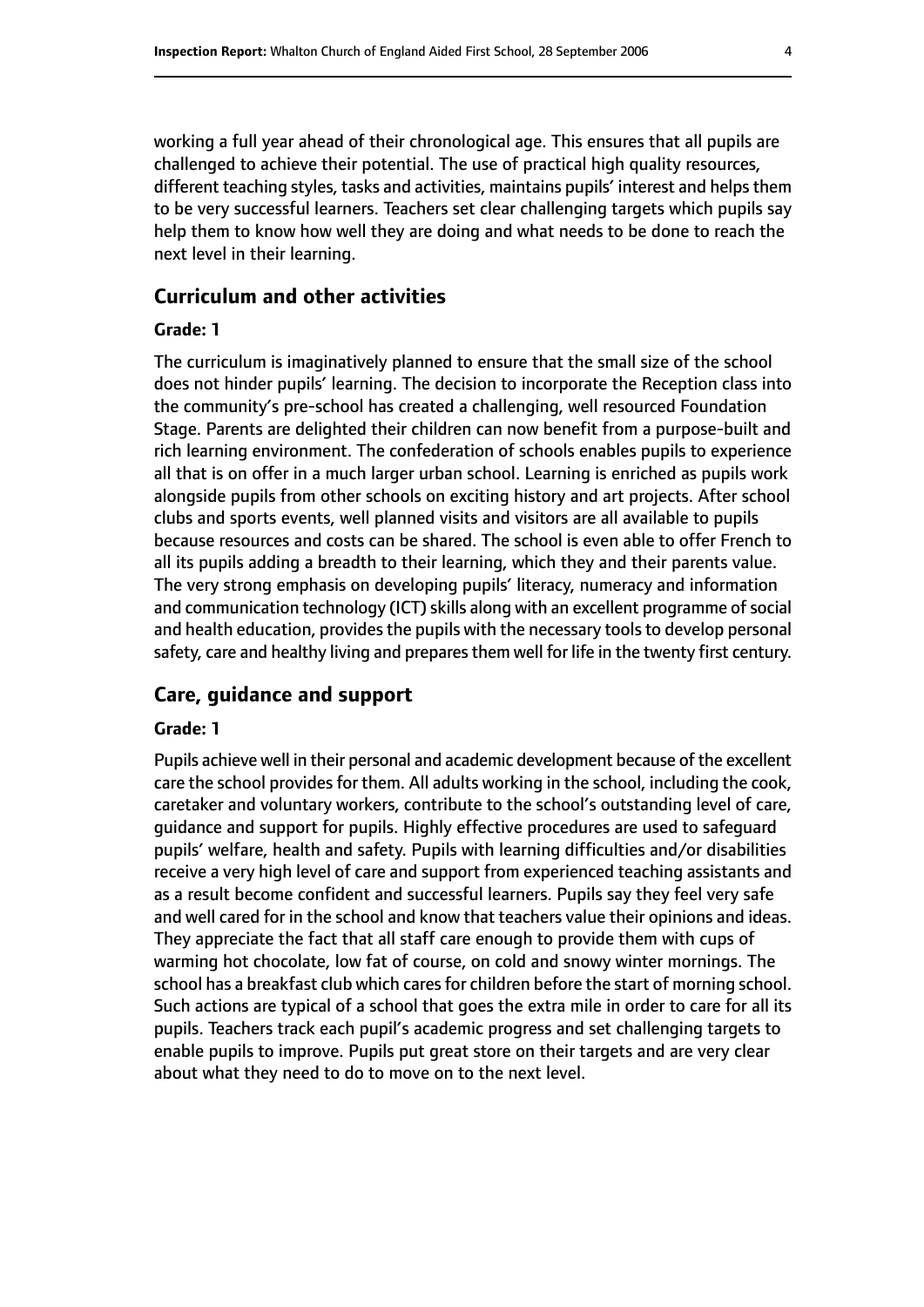# **Leadership and management**

#### **Grade: 1**

The forward thinking headteacher and supportive governing body lead and manage the school with an outstanding vision and flair, resulting in excellence in all aspects of its work. This is central to the school's success in ensuring that standards remain high and all pupils achieve as well as they can. Leadership is highly successful in combating the limitations of a very small school and to quote one parent 'has been ahead of the game' in seeking to secure the school's ability to deliver a successful learning environment for the pupils. Her leadership and management galvanise all concerned within the school to take advantage of a wide range of valuable initiatives to improve the provision.

The headteacher's enthusiasm knows no bounds because she has been appointed to lead a second school. Her vision in bringing together the two schools places Whalton in the strong position of being able to deliver an excellent curriculum for pupils and provide stability and continuity for the future.

- Governors are extremely supportive and are rigorous in their desire to maintain high standards and provide the best education for pupils. The school works well with parents and sees them as equal partners in the education of their children. Most parents value the reading diaries, homework tasks, formal and informal meetings and regular newsletters which keep them informed about their children's learning. However, the school is aware that some parents would like more information and is looking at other ways to keep all parents more fully involved in their children's education.
- The parents' confidence in the leadership and management of the school can be summed up by the comments in one of the questionnaires 'the school is absolutely first class and I doubt that I could ask for anything better'.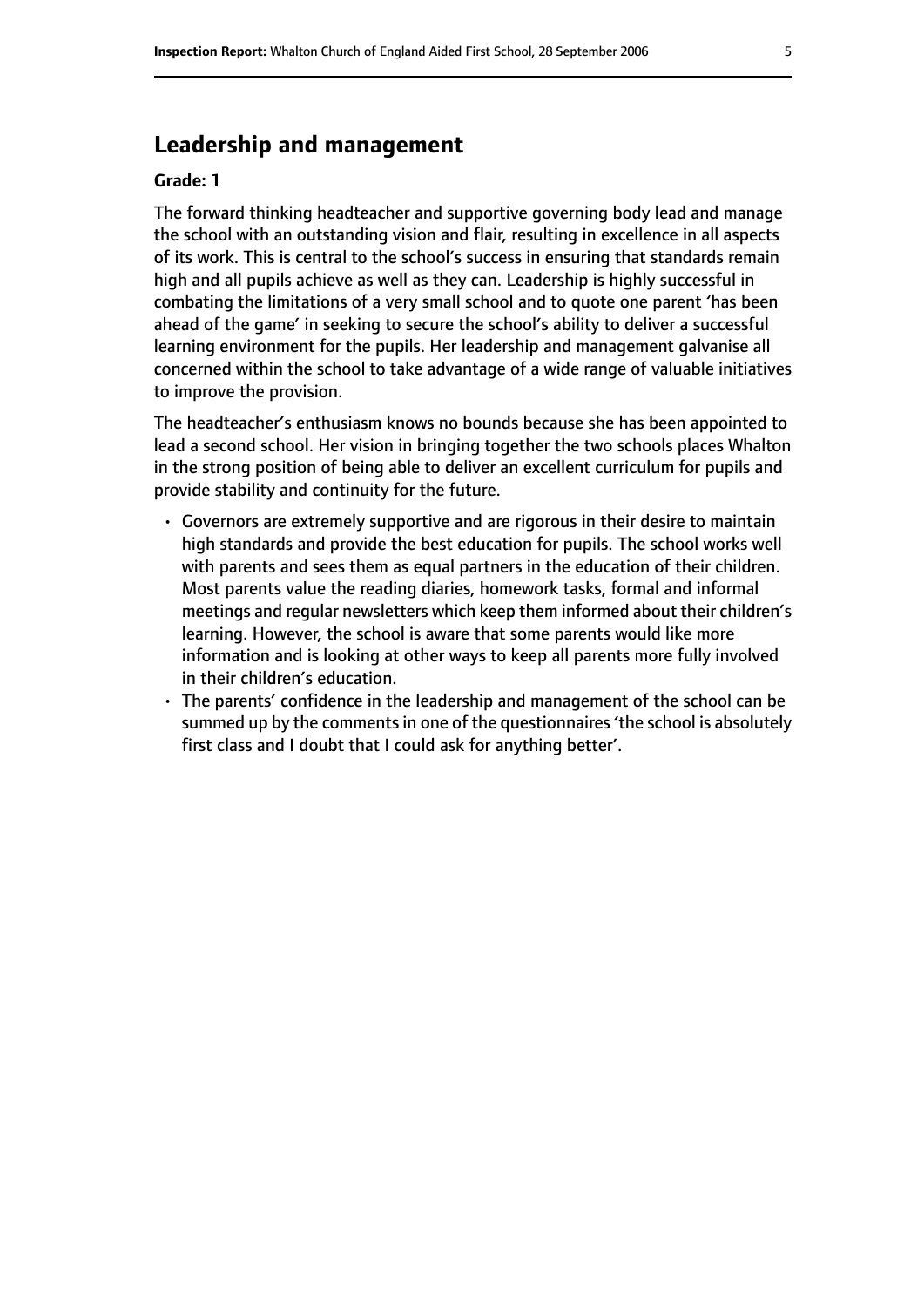**Any complaints about the inspection or the report should be made following the procedures set out inthe guidance 'Complaints about school inspection', whichis available from Ofsted's website: www.ofsted.gov.uk.**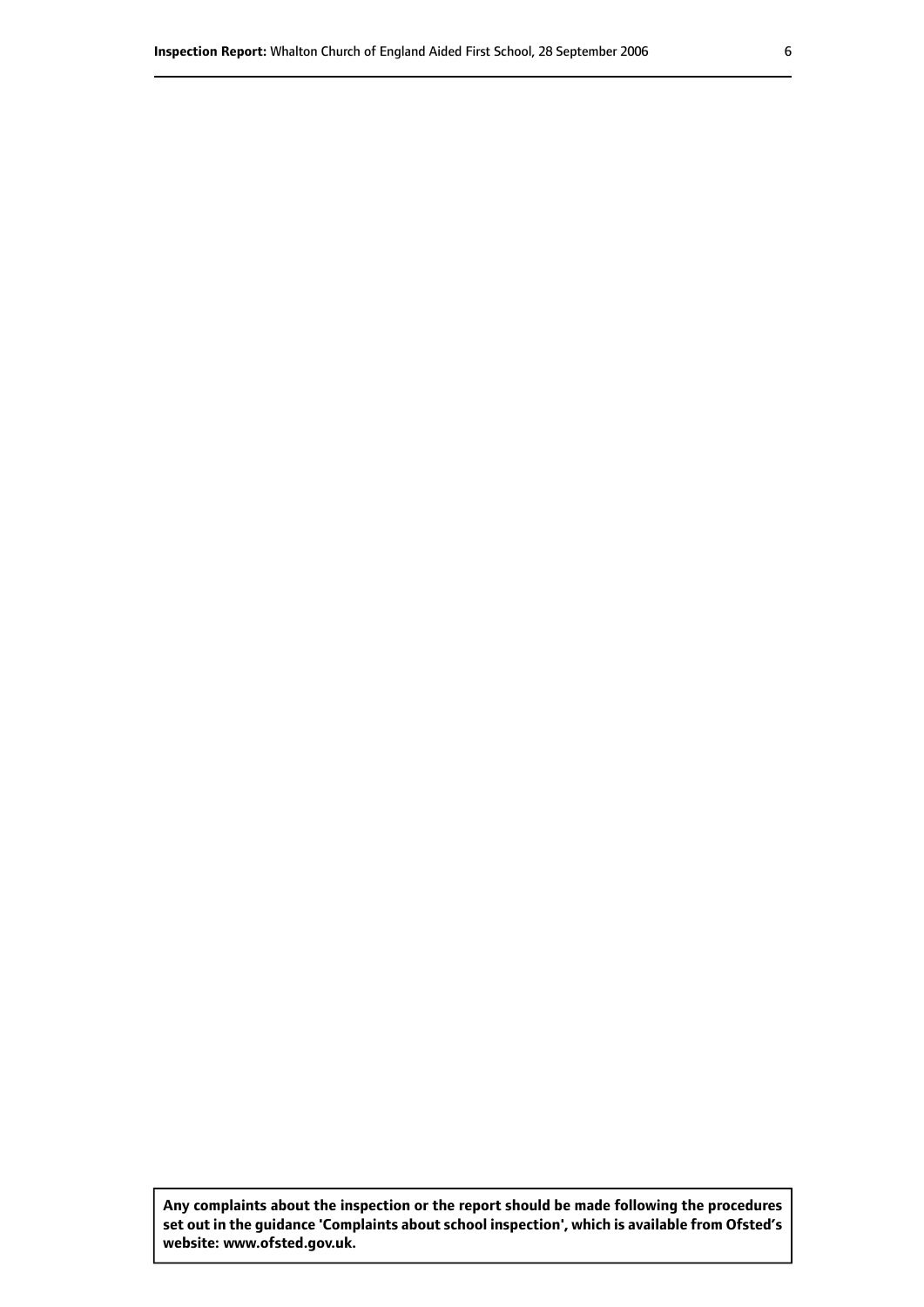# **Inspection judgements**

| Key to judgements: grade 1 is outstanding, grade 2 good, grade 3 satisfactory, and grade 4 | <b>School</b>  |
|--------------------------------------------------------------------------------------------|----------------|
| inadeauate                                                                                 | <b>Overall</b> |

## **Overall effectiveness**

| How effective, efficient and inclusive is the provision of education, integrated<br>care and any extended services in meeting the needs of learners? |     |
|------------------------------------------------------------------------------------------------------------------------------------------------------|-----|
| How well does the school work in partnership with others to promote learners'<br>well-being?                                                         |     |
| The quality and standards in the Foundation Stage                                                                                                    |     |
| The effectiveness of the school's self-evaluation                                                                                                    |     |
| The capacity to make any necessary improvements                                                                                                      |     |
| Effective steps have been taken to promote improvement since the last<br>inspection                                                                  | Yes |

## **Achievement and standards**

| How well do learners achieve?                                                                               |  |
|-------------------------------------------------------------------------------------------------------------|--|
| The standards <sup>1</sup> reached by learners                                                              |  |
| How well learners make progress, taking account of any significant variations between<br>groups of learners |  |
| How well learners with learning difficulties and disabilities make progress                                 |  |

## **Personal development and well-being**

| How good is the overall personal development and well-being of the<br>learners?                                  |  |
|------------------------------------------------------------------------------------------------------------------|--|
| The extent of learners' spiritual, moral, social and cultural development                                        |  |
| The behaviour of learners                                                                                        |  |
| The attendance of learners                                                                                       |  |
| How well learners enjoy their education                                                                          |  |
| The extent to which learners adopt safe practices                                                                |  |
| The extent to which learners adopt healthy lifestyles                                                            |  |
| The extent to which learners make a positive contribution to the community                                       |  |
| How well learners develop workplace and other skills that will contribute to<br>their future economic well-being |  |

## **The quality of provision**

| How effective are teaching and learning in meeting the full range of the<br>  learners' needs?                      |  |
|---------------------------------------------------------------------------------------------------------------------|--|
| $\mid$ How well do the curriculum and other activities meet the range of needs<br>$\mid$ and interests of learners? |  |
| How well are learners cared for, guided and supported?                                                              |  |

 $^1$  Grade 1 - Exceptionally and consistently high; Grade 2 - Generally above average with none significantly below average; Grade 3 - Broadly average to below average; Grade 4 - Exceptionally low.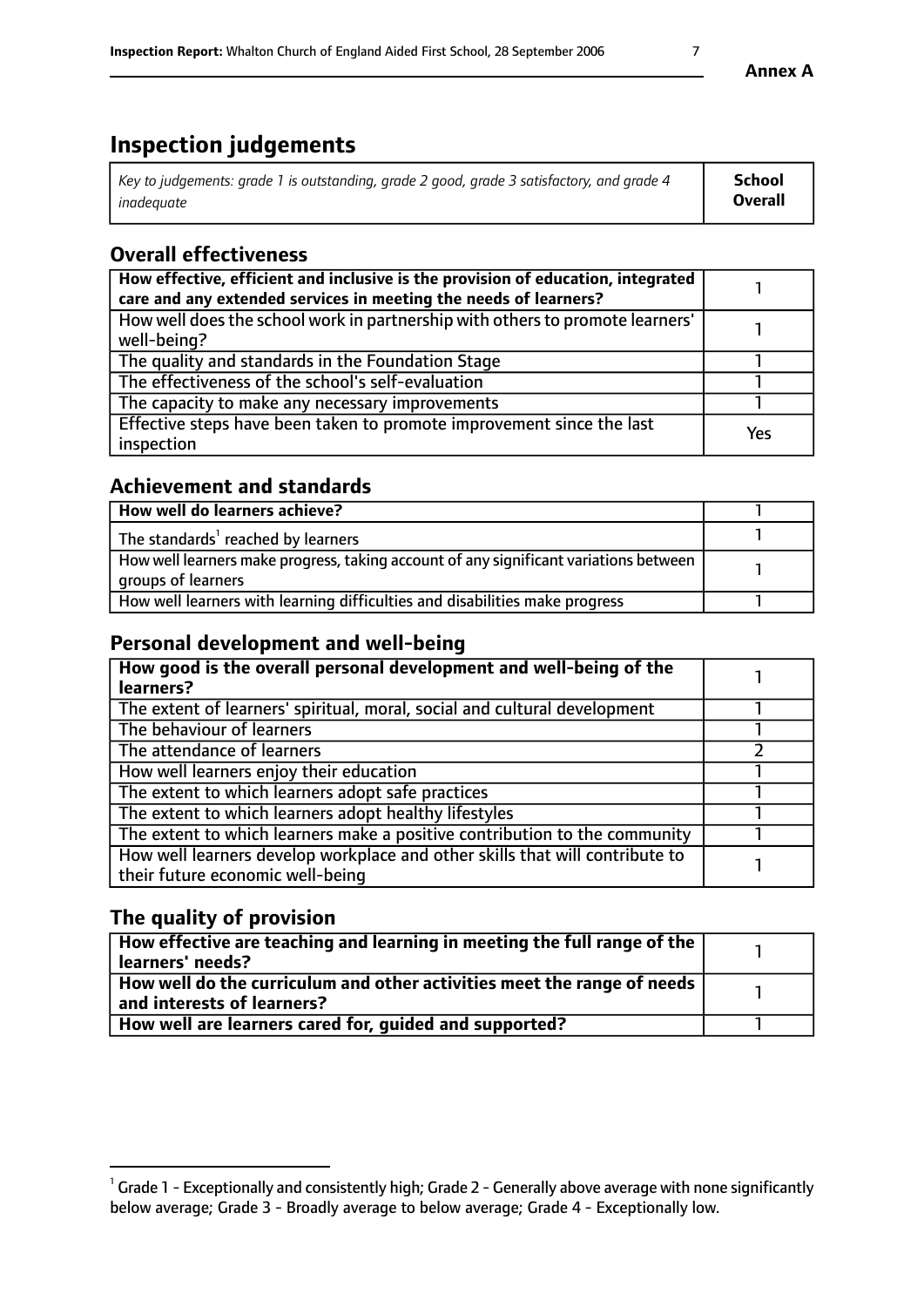# **Leadership and management**

| How effective are leadership and management in raising achievement             |           |
|--------------------------------------------------------------------------------|-----------|
| and supporting all learners?                                                   |           |
| How effectively leaders and managers at all levels set clear direction leading |           |
| to improvement and promote high quality of care and education                  |           |
| How effectively performance is monitored, evaluated and improved to meet       |           |
| challenging targets                                                            |           |
| How well equality of opportunity is promoted and discrimination tackled so     |           |
| that all learners achieve as well as they can                                  |           |
| How effectively and efficiently resources, including staff, are deployed to    |           |
| achieve value for money                                                        |           |
| The extent to which governors and other supervisory boards discharge their     |           |
| responsibilities                                                               |           |
| Do procedures for safequarding learners meet current government                | Yes       |
| requirements?                                                                  |           |
| Does this school require special measures?                                     | No        |
| Does this school require a notice to improve?                                  | <b>No</b> |